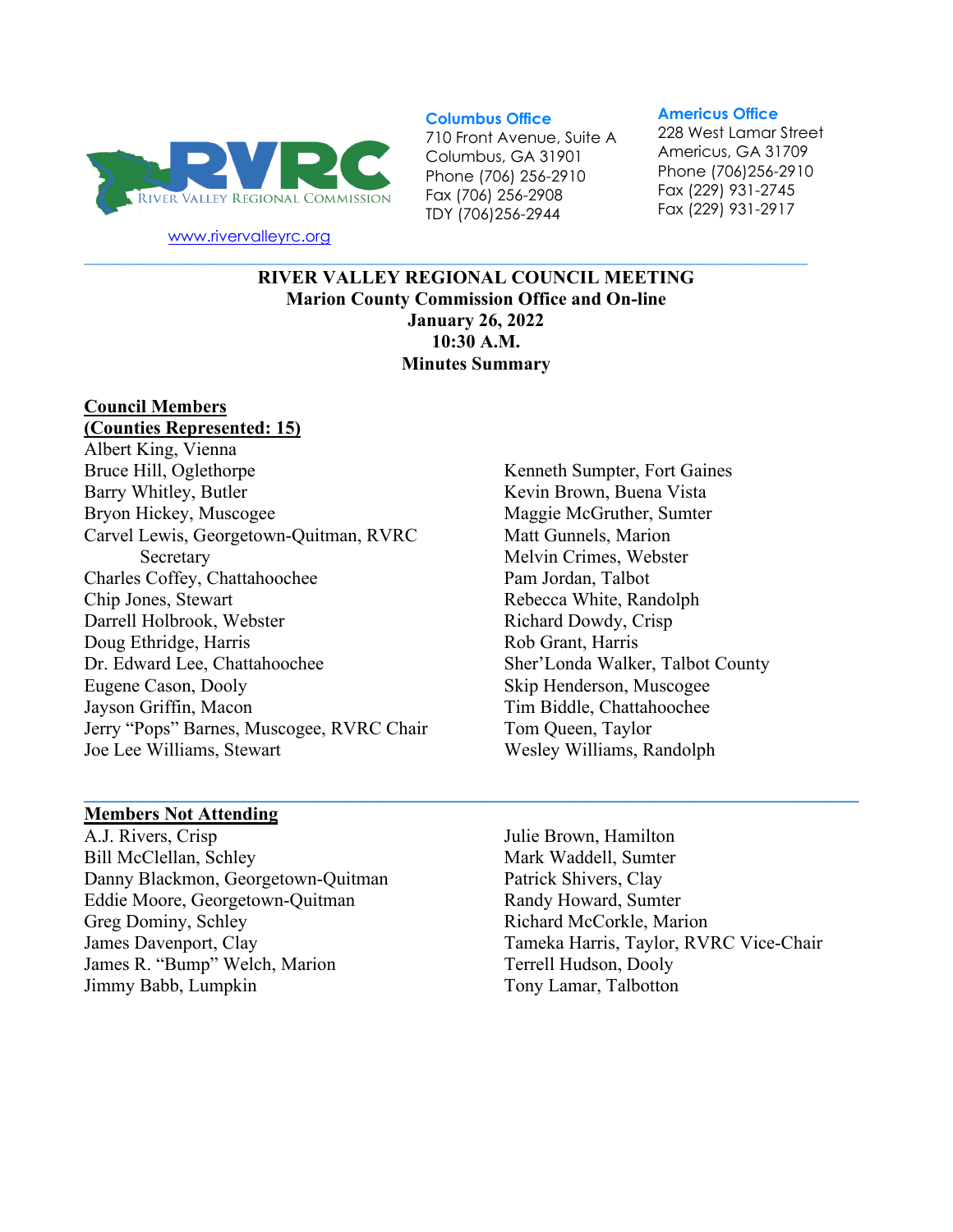### **Others Attending**

Jim Youngquist, SERDI Tim Ward, SERDI Paul Farr, Southwest Georgia Technical College Natalie Bradley, DCA Rayetta Volley, Sumter County Administrator Shonda Blair, Taylor County Dev. Auth. Angela Redding, Cordele City Manager Vickie Wainwright, Butler City Admin.

Toyia Tucker, Columbus Consolidated Gov't Tammye Pettyjohn Jones, Sanford Bishop's **Office** Brenda Williams, Raphael Warnock's Office Tom Horn, Columbus Water Works David McCoy, Clifton, Lipford, Hardison & Parker, LLC

### **Staff**

Jim Livingston, Executive Director Katie Howard, AAA Director Emily Chambers, Finance Officer Tammy Collins, Finance Officer Rick Morris, Planning Janice West, WIOA Mariyana Kostov, GIS Planner John Morgan, Bike-Ped Planner Sarah Wall, Asst. Executive Director Merri Spence, Executive Secretary Gerald Mixon, Planning

Kat Mournighan, Planning Will Griggs, Planning Allison Slocum, Planning LaCarole Lloyd, AAA Kia Barrow, AAA Savannah Brown, Planning Franetta Miles, Planning Scottie DeClure, Planning Laura Schneider, Planning Tenisha Tookes, WIOA

### **WELCOME AND RECOGNITION OF VISITORS**

Jerry "Pops" Barnes, Chair, brought the River Valley Regional Commission council meeting to order at 10:30 A.M. Chair Barnes welcomed visitors Jim Youngquist and Tim Ryan from Southeastern Regional Directors Institute (SERDI) to the meeting.

**\_\_\_\_\_\_\_\_\_\_\_\_\_\_\_\_\_\_\_\_\_\_\_\_\_\_\_\_\_\_\_\_\_\_\_\_\_\_\_\_\_\_\_\_\_\_\_\_\_\_\_\_\_\_\_\_\_\_\_\_\_\_\_\_\_\_\_\_\_\_\_\_\_\_\_\_\_\_\_\_\_\_\_\_**

**\_\_\_\_\_\_\_\_\_\_\_\_\_\_\_\_\_\_\_\_\_\_\_\_\_\_\_\_\_\_\_\_\_\_\_\_\_\_\_\_\_\_\_\_\_\_\_\_\_\_\_\_\_\_\_\_\_\_\_\_\_\_\_\_\_\_\_\_\_\_\_\_\_\_\_\_\_\_\_\_\_\_\_\_**

Jim Livingston, RVRC Executive Director, welcomed new council members and recognized those council members that have left office.

Carvel Lewis, RVRC Secretary, then gave the invocation and led the council in the Pledge of Allegiance.

### **APPROVAL OF NOVEMBER 27, 2021 MINUTES\***

Council reviewed the November 27, 2021 meeting minutes which were emailed to council members the previous week for their review. The minutes were also included in the council packets that were available at the meeting.

There being no additions or changes, Pops Barnes, Chair, requested a motion to approve the November 27, 2021 council minutes as presented.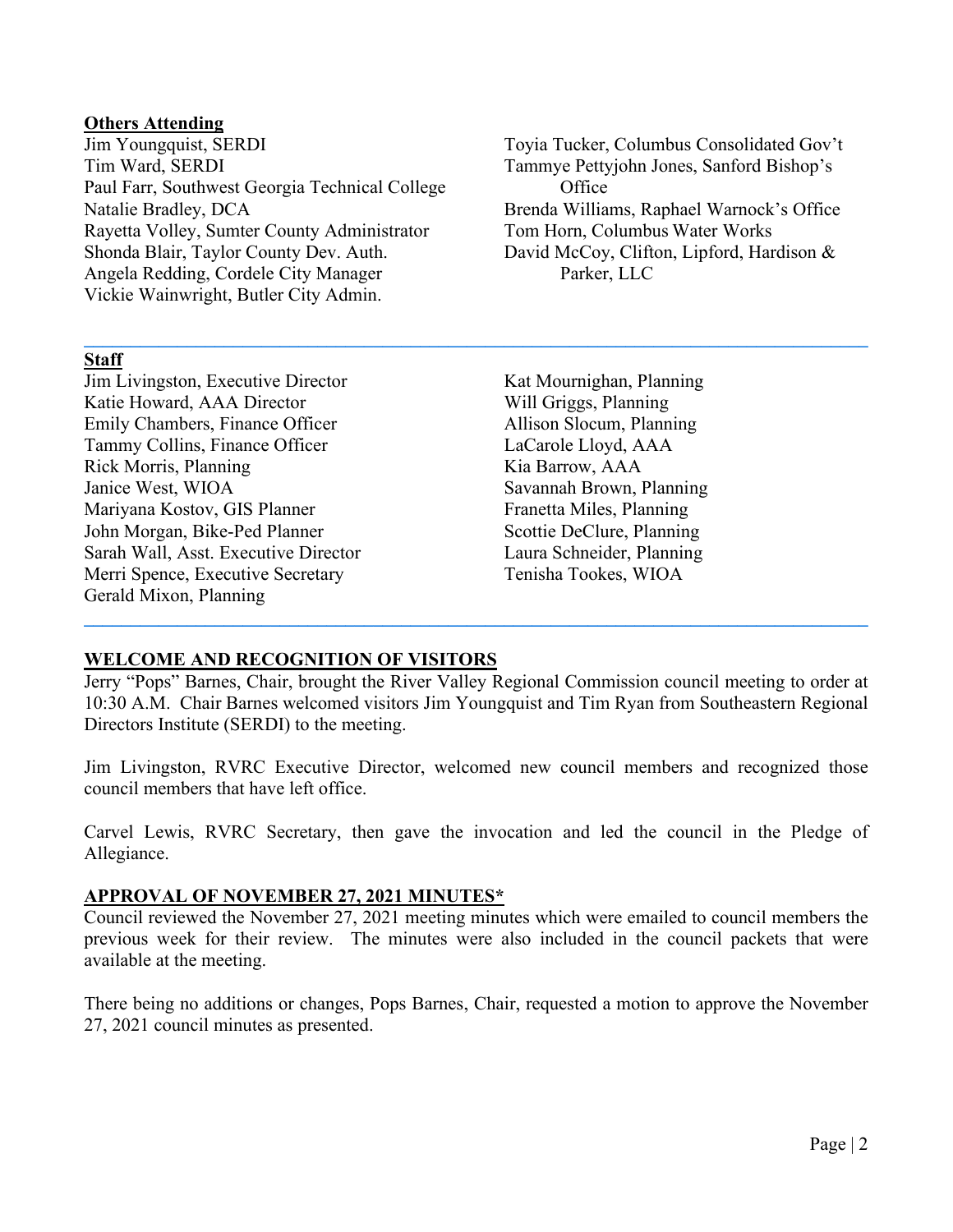Darrell Holbrook, Webster County made the motion to approve the November 27, 2021 minutes as presented; Charles Coffey, Chattahoochee County, seconded the motion. The motion passed with no opposition.

# **AUDIT REVIEW AND APPROVAL\***

Jim Livingston introduced the RVRC Auditor, David McCoy with Clifton, Lipford, Hardison & Parker, LLC. Mr. McCoy said his firm was the external auditors for River Valley Regional Commission and performed the 2021 Annual Comprehensive Financial Audit for River Valley. He said they were able to meet remotely with the Finance/Audit Committee in December to review the report in detail. Mr McCoy said he is here today to review and answer any questions about the audit.

Mr. McCoy explained that the RC receives federal funding for various programs that are operated at the RC. David MccCoy spoke of the Findings Report and how it is a good summary of the entire audit report. The report discusses that there were no material weaknesses identified, no sufficient weaknesses identified, there were no federal material weaknesses identified or significant deficiencies. The report discloses the WIOA Cluster and the EDA Revolving Loan Programs were the major programs for the 2021 annual audit. Each year an analysis determines which programs need to be monitored during each physical year and again there were no compliance issues discovered during testing and there were no findings reported in 2021.

A link to this report can be found at [https://rivervalleyrc.org/wp-content/uploads/2022/01/2021-River-](https://rivervalleyrc.org/wp-content/uploads/2022/01/2021-River-Valley-Regional-Commission-ACFR.pdf)[Valley-Regional-Commission-ACFR.pdf.](https://rivervalleyrc.org/wp-content/uploads/2022/01/2021-River-Valley-Regional-Commission-ACFR.pdf)

Chair Barnes asked for a motion to approve the Audit Review. A motion was made by Darrell Holbrook, Webster County to approve the Audit Review. Charles Coffey, Chattahoochee County seconded the motion. The motion was passed with no opposition.

# **RVRC 101 – AN INTRODUCTION TO RVRC SERVICES**

Jim Livingston explained he wanted the council to have the opportunity to see and hear about the excellent work that's done at the RVRC by the employees that work "behind the scenes". The RVRC Staff presented a slide show and explained the many things they do. Staff went into detail on: **Bicycle Pedestrian Planning, Transportation Planning, Community Development**, **Historic Preservation**, **Land Use**, **Revolving Loan Fund**, **Environmental Planning, GIS**, **Regional Planning**, **Workforce Development and Area Agency on Aging.**

The slideshow will be emailed to each council member.

# **TIA-2 UPDATE**

Carvel Lewis, in his capacity as the TIA Roundtable Chair, spoke about the TIA-2 project list. Mr. Lewis said the TIA Roundtable concluded in December and had adopted an improved and revised list of projects. He reminded the council that every county in our region has a project. Mr. Lewis said how important it is to stress to our local elected officials that if this TIA-2 is not passed in May 2022, there will be no additional funds for local transportation projects.

Mr. Lewis thanked everyone that helped in developing the investment list. Additional information will be coming in the upcoming months to help with marketing.